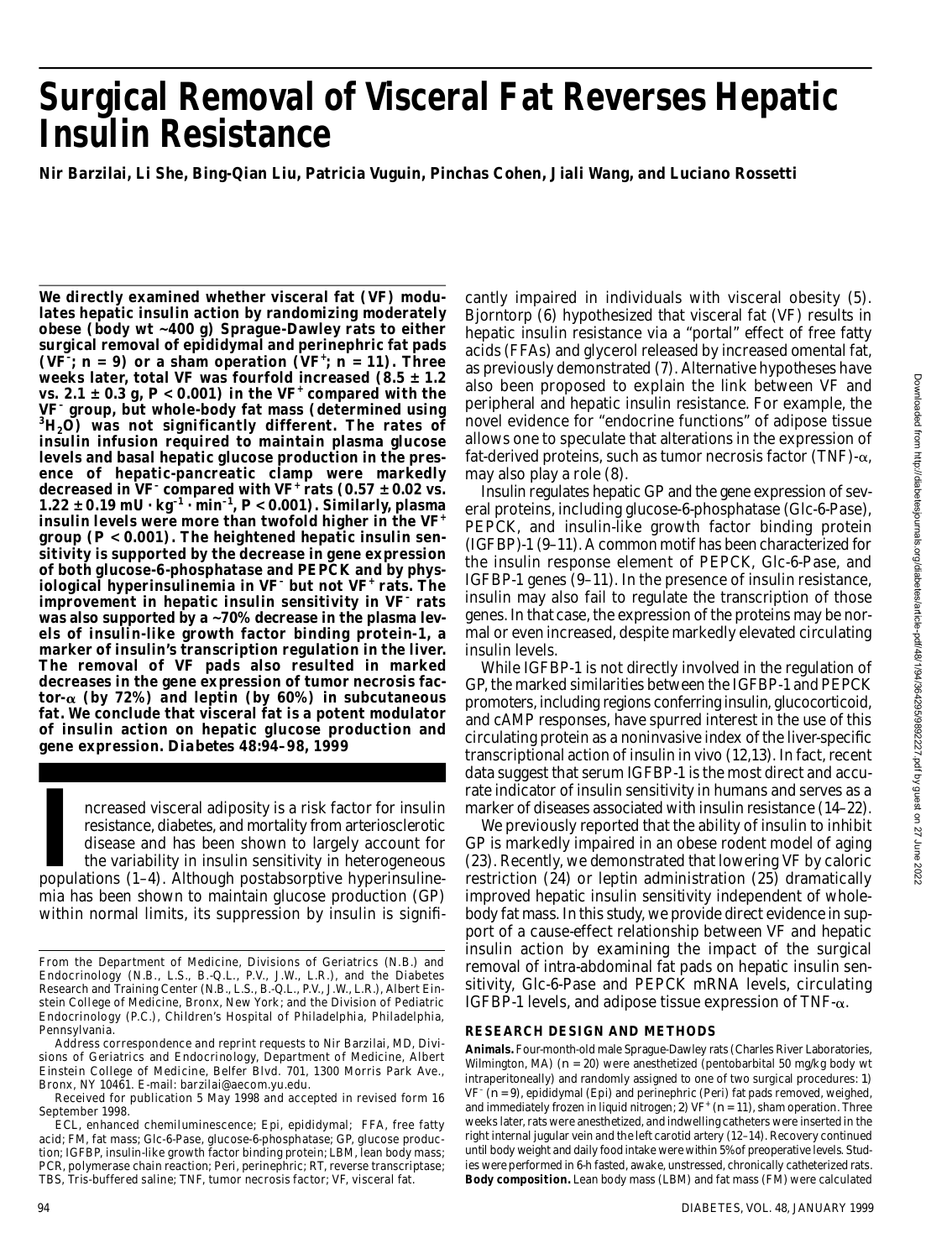from the whole-body volume of distribution of water, estimated by tritiated water bolus (20 µCi) injection in each experimental rat as previously described (23–25). At the completion of each experiment, Epi, Peri, and mesenteric fat (or their remnant) were dissected and weighed.

**Hepatic-pancreatic clamp studies.** All rats received a primed-continuous infusion of high-performance liquid chromatography–purified [3-H<sup>3</sup>]glucose (New England Nuclear, Boston, MA) (15–40 µCi bolus, 0.4 µCi/min). Somatostatin (1.5  $\mu$ g · kg<sup>-1</sup> · min<sup>-1</sup>) was infused to suppress endogenous insulin secretion (23,24), and during the 1st hour, insulin was infused peripherally at variable rates designed to clamp the plasma glucose levels at their fasting levels (*n* = 14). That rate of insulin infusion was then maintained for an additional hour. Plasma samples for determination of [<sup>3</sup>H]glucose specific activity were obtained at 10-min intervals throughout the saline and insulin infusions. Plasma samples for determination of plasma insulin, lactate, FFA, glycerol, and glucagon concentrations were obtained at 30-min intervals. The total volume of blood drawn was ~4.0 ml/study; to prevent volume depletion and anemia, a solution (1:1 vol/vol) of ~4.0 ml fresh blood (obtained by heart puncture from a littermate of the test animal) and heparinized saline (10 U/ml) was infused. At the end of the insulin infusion, rats were anesthetized (pentobarbital 60 mg/kg body wt intravenously), the abdomen was quickly opened, and all fat was removed, frozen in liquid nitrogen, and weighed. All tissue samples were stored at –80°C for subsequent analysis. These study protocols were reviewed and approved by the Animal Care and Use Committee of the Albert Einstein College of Medicine.

**Preparation of total RNA from liver and fat depots and reverse transcriptase–polymerase chain reaction.** Total hepatic RNA was prepared from frozen tissues using TRIzol reagent (GIBCO BRL, Gaithersburg, MD) as previously described (25). Total RNA from fat depots was prepared following Clontech's protocol with some modifications, as previously described (26). Total RNA was analyzed by 1% agarose gel containing 2.2 mol/l formaldehyde. First-strand cDNA was synthesized from 3 µg total RNA in 20 µl final incubation volume by using SuperScript Preamplification System for First Strand cDNA Synthesis (GIBCO BRL) with random primer. Polymerase chain reaction (PCR) was carried out in a 50-µl reaction mixture containing 4 µl of the above first-strand cDNA, 5 µl of 10 $\times$  PCR buffer (Mg<sup>2+</sup> plus, Boehringer, Indianapolis, IN), 1 µl of 10 mmol/l dNTP mix, 4 pmol of each primer, and 2.5 U Taq DNA polymerase (GIBCO BRL). For Glc-6-Pase, the sequence of upstream primer is AGG TGA GCC GCA AGG TA G ATC C; downstream primer, TGT CTT GGT GTC TGT GAT CGC TG; and the expected reverse transcription (RT)–PCR product, 441 bp. For PEPCK, the sequence of upstream primer is TGG TCT GGA CTT CTC TGC CAA G; downstream primer, ACC GTC TTG CTT TCG ATC CTG G; and expected RT-PCR product, 258 bp. For leptin, the sequence of upstream primer is TCC TAT CTG TCC TAT GTT CAA GCT GTG; downstream primer, CAA CTG TTG AAG AAT GTC CTG CAG AGA; and expected RT-PCR product, 454 bp. For TNF- $\alpha$ , the sequence of upstream primer is CTC CAC CAA GGA AGT TTT CC; downstream primer, CAC CCC GAA GTT CAG TAG AC; and expected RT-PCR product, 418 bp. The conditions for PCR were, for leptin, 94°C for 45 s, 69°C for 2 min (42 cycles), and for TNF- $\alpha$ , 95°C for 30 s, 72°C for 90 s (34 cycles), using GeneAmp PCR System 9600 (Perkin-Elmer, Norwalk, CT).

**IGFBP-1 immunoblots.** Rat serum (4 µl) was electrophoresed through nonreducing 10% SDS-PAGE and electroblotted onto nitrocellulose. The nitrocellulose membranes were immersed in blocking solution (5% fat free milk in Trisbuffered saline [TBS]) for 45 min, washed with 0.1% Tween in TBS, and incubated with primary antibodies (anti–IGFBP-1 [UBI, St. Louis, MO]) (1:2,000) for 2.5 h. Nitrocellulose membranes were washed and incubated with secondary goat antirabbit antibodies (1:10,000) for 1 h. After washing excessive unbound antibodies, we used the peroxidase-linked enhanced chemiluminescence (ECL) detection system from Amersham (Arlington Heights, IL) for visualization. Each lane of the autoradiographs was scanned and analyzed densitometrically (27). **Analytical procedures.** Plasma glucose was measured by the glucose oxidase method (Glucose Analyzer II; Beckman Instruments, Palo Alto, CA) and plasma insulin and glucagon by radioimmunoassay (Linco Research, St. Charles, MO). Plasma [3H]glucose radioactivity was measured in duplicate on the supernatants of Ba(OH) $_{\rm 2}$  and ZnSO $_{\rm 4}$  precipitates of plasma samples after evaporation to dryness to eliminate tritiated water. Plasma FFA (Wako Pure Chemical Industries, Osaka, Japan) and glycerol (Sigma Diagnostics, St. Louis, MO) concentrations were determined by enzymatic methods according to the manufacturers' specifications. All values are presented as means  $\pm$  SE.

#### **R E S U LT S**

**Body composition and fat distribution.**Body weight, food intake, and rate of weight gain were similar in  $VF$  and  $VF$  rats ( Table 1). The amounts of Epi and Peri fat removed from the VF<sup>-</sup> group at the abdominal surgery was similar to that removed at the end of the study from the VF $^+$  group (Table 1).

Furthermore, FM (57  $\pm$  7 and 63  $\pm$  9 g in VF<sup>-</sup> and VF<sup>+</sup>; respectively), LBM, and the weight of mesenteric fat (Fig. 1A and Table 1) were not significantly different in the two groups.

**Hepatic insulin sensitivity.** While postabsorptive GP (Fig. 1*C*), plasma glucose, FFA, glycerol, and glucagon were similar (Table 2), plasma insulin levels were decreased by 49% in VF<sup>-</sup> compared with VF<sup>+</sup> rats. The rate of insulin infusion needed to maintain the plasma glucose levels at baseline during the hepatic-pancreatic clamp was  $1.22 \pm 0.19$ mU $\cdot$   $\rm{kg^{-1}}\cdot$  min $^{-1}$  in VF $^+$  and was dramatically decreased after VF removal (0.57 ± 0.02 mU · kg<sup>-1</sup> · min<sup>-1</sup>,  $P$ < 0.001, Fig. 1*D*). During that period, plasma glucose concentrations were kept constant throughout the study, while plasma glucagon levels and GP fell slightly during the somatostatin infusion (Table 2 and Fig. 1*C*). Plasma FFA, glycerol (Table 2), and lactate levels were similar in both groups during the insulin infusion.

**Glc-6-Pase and PEPCK gene expression.** Multiple densitometric scanning of PCR products (Fig. 2*A*) shows that Glc-6-Pase and PEPCK gene expression were similar between VF-  $\frac{1}{2}$ and VF<sup>+</sup> rats. This result has to be interpreted in reference to the twofold difference in the chronic portal exposure to  $\frac{1}{2}$ insulin between these groups. Thus, the gene expression of  $\frac{5}{6}$ Glc-6-Pase and PEPCK seems resistant to the suppressive effect of insulin in VF<sup>+</sup> rats, and hepatic insulin sensitivity was improved in VF<sup>-</sup> rats. To confirm the heightened sensitivity of Glc-6-Pase and PEPCK gene expression to insulin in VF<sup>+</sup> (*n*  $=$  3) and VF<sup>-</sup> ( $n = 3$ ), rats were studied after 2 h of somatostatin (1.5  $\mu$ g · kg<sup>-1</sup> · min<sup>-1</sup>) and physiological hyperinsulinemia (3 mU  $\cdot$  kg $^{-1}$  · min $^{-1}$ ). Indeed, this acute study demonstrated a marked reduction in the expression of these hepatic  $\frac{5}{6}$ enzymes in VF<sup>-</sup> (VF<sup>-</sup>/INS) but not VF<sup>+</sup> (VF<sup>+</sup>/INS) rats. Downloaded from http://diabetesjournals.org/diabetes/article-pdf/48/1/94/364295/9892227.pdf by guest on 27 June 2022

**IGFBP-1 levels in serum.** Serum IGFBP-1 levels were esti- $\frac{3}{8}$ mated by immunoblotting with anti-IGFBP-1 antibodies. As  $\frac{3}{8}$ depicted in Fig. 3*A*, IGFBP-1 was present in both the VF<sup>+</sup> samples and (to a lesser degree) in the VF<sup>-</sup> samples and migrated at 29 kDa. Figure 2*B* shows the results of densitomatric analyses of IGFBP-1 immunoblots in sera, indicating  $\ddot{\S}$ a significant reduction (to 32% of VF<sup>+</sup> levels) in the IGFBP-1 concentration in the VF<sup>-</sup> rats. Other IGFBPs were also assessed by Western ligand blotting, confirming the change <mark>e</mark> in IGFBP-1 and indicating no changes in other IGFBPs (data  $\frac{3}{6}$ not shown).

**TNF-** $\alpha$  **and leptin gene expression in VF and**  $\epsilon$ **subcutaneous fat.** There were similar levels of TNF- $\alpha$  and  $\frac{3}{6}$ leptin gene expression among different fat pads in VF<sup>+</sup> (Fig. 4*A*) rats. Most impressively, the gene expression of TNF- $\alpha$  in the subcutaneous fat was approximately four- to fivefold

| TABLE 1 |                                       |  |
|---------|---------------------------------------|--|
|         | Body composition and fat distribution |  |

|                    | At surgery      |              | At time of study |                                 |
|--------------------|-----------------|--------------|------------------|---------------------------------|
|                    | VF-             | VF+          | VF-              | VF+                             |
| n                  | 6               | 8            | 6                | 8                               |
| Body weight (g)    | $391 \pm 32$    | $409 \pm 21$ | $410 \pm 16$     | $414 \pm 18$                    |
| LBM(q)             | ND.             | ND.          | $353 \pm 15$     | $348 \pm 18$                    |
| Epi fat $(q)$      | $3.44 \pm 0.23$ | ND           | U                | $3.41 \pm 0.65$                 |
| Peri fat (g)       | $3.08 \pm 0.6$  | ND           | U                | $2.47 \pm 0.40$                 |
| Mesenteric fat (g) | ND              | ND           |                  | $2.10 \pm 0.26$ 2.11 $\pm$ 0.49 |

Data are means  $\pm$  SD. ND, not determined; U, undetected.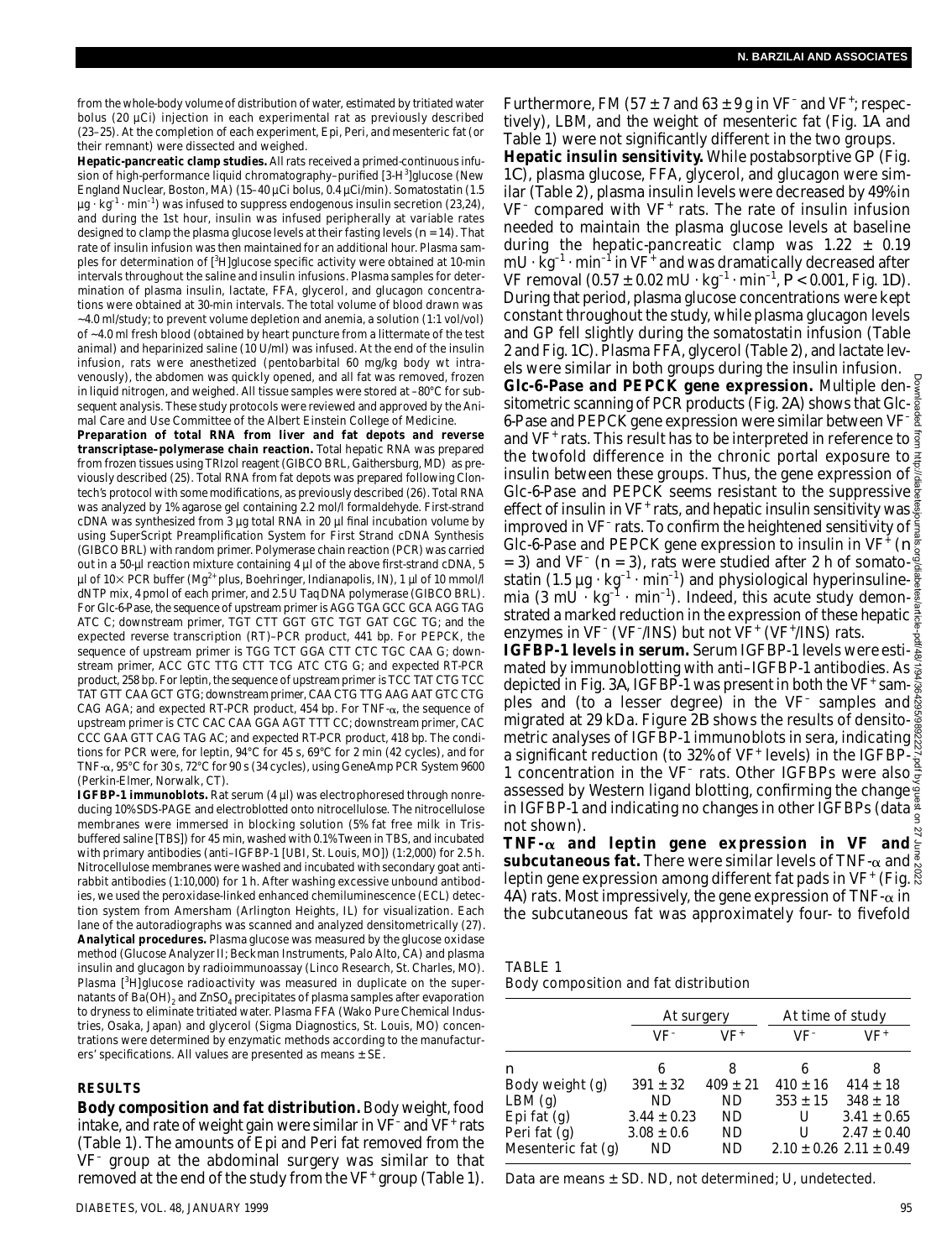

**FIG. 1. Total fat mass, total visceral fat (epididymal, perinephric, and mesenteric fat), hepatic GP, and insulin infusion rate (IIR) during the hepatic-pancreatic clamp. Studies were performed in rats from which visceral fat was removed (V F– ) and from sham-operated control rats** (VF<sup>+</sup>). Fat mass was calculated from the whole-body volume of dis**tribution of water, estimated by <sup>3</sup>H2O bolus injection in each experimental rat (***A***). Total visceral fat was removed and weighed at the end of the study (***B***). After the basal turnover period of a primed-continuous infusion of [<sup>3</sup>H-3]glucose to determine HGP (***C***), somatostatin was**  $intused (1.5 \mu g \cdot kg^{-1} \cdot min^{-1})$  to suppress endogenous insulin secretion. **Insulin was then infused peripherally at variable rates in the 1st hour to determine the rate required to clamp the plasma glucose levels at fasting levels and maintained at that rate for an additional hour, at** which time IIR was determined  $(D)$ .  $*P < 0.001$  vs. VF<sup>+</sup>.

higher and that of leptin approximately two- to threefold higher in rats with intact VF (VF<sup>+</sup>) than in the rats from which the Epi and Peri fat were extracted (VF<sup>-</sup>). Conversely, TNF- $\alpha$  and leptin gene expression was unchanged in the mesenteric fat, demonstrating differential regulation at these two fat depots (Fig. 4*B*) .

### **DISCUSSION**

**Hepatic insulin sensitivity.** Both plasma insulin level and the rate of insulin infusion needed to maintain the plasma glucose levels were decreased in  $VF^+$  compared with  $VF^-$  rats.

These results demonstrate that the hepatic responses to either endogenous (basal) or exogenous (pancreatic clamp) insulin were markedly enhanced in VF<sup>-</sup> compared with VF<sup>+</sup> rats. Thus, surgical removal of VF dramatically improved hepatic insulin action. To the best of our knowledge, this is the first report to directly implicate VF in the regulation of insulin action. While the mechanisms whereby VF determines insulin sensitivity remain to be delineated, the unique metabolic characteristics of the intra-abdominal fat depots with regard to the turnover of glycerol, FFA, and lactate may play a role through a portal effect (6,7); that is, the hepatic load of FFA, lactate, and glycerol can modulate liver glucose metabolism (28–30). The concentrations of these substrates were unchanged in this experimental model, however. Furthermore, while the venous drainage of the mesenteric fat is portal, that of Epi and Peri is caval. Because the mesenteric fat was intact in VF<sup>-</sup> rats, our data do not support a role of such a portal effect on the observed changes in hepatic glucose homeostasis.

**IGFBP-1 levels in serum.** Serum IGFBP-1 is known to be secreted almost exclusively by the liver and to be negatively regulated by insulin (11). The serum levels of IGFBP-1 serve as a sensitive short-term indicator of hepatic insulin sensitivity (31), and subjects with visceral obesity manifest increased levels of IGFBP-1 despite hyperinsulinemia (14,15), reflecting hepatic insulin resistance. The markedly decreased concentration of IGFBP-1 in serum from VF<sup>-</sup> rats, in face of a ~50% decrease in circulating insulin, indicates that the surgical removal of specific visceral fat pads leads to increased hepatic insulin sensitivity.

TNF $-\alpha$  and leptin gene expression in VF and subcutaneous fat. It should be pointed out that here we studied exclusively male rats. While differences in leptin expression have been reported between omental and subcutaneous fat in humans, the latter differences were mostly seen in women (32). Marked decreases (45%) in TNF- $\alpha$  gene expression have been demonstrated in fat obtained from obese humans who lost weight (33) and after dietary manipulations in obese mice (34). This fat-derived protein has been suggested to be directly involved in the development of insulin resistance in obesity through its effects on insulin signaling (8). Several hypotheses may be advanced regarding the modalities by which the removal of specific intra-abdominal fat depots (Epi and Peri) leads to such a striking decrease in TNF- $\alpha$  gene expression in subcutaneous adipose tissue. It may be hypothesized that a factor that modulates TNF- $\alpha$  gene expression is selectively

| TABLE 2                                                                   |  |
|---------------------------------------------------------------------------|--|
| Metabolic characteristics at baseline and during hepatic-pancreatic clamp |  |

|                   | <b>Baseline</b> |                 | During clamp    |                 |
|-------------------|-----------------|-----------------|-----------------|-----------------|
|                   | $VF^-$          | VF+             | VF <sup>-</sup> | VF+             |
| $\boldsymbol{n}$  |                 |                 |                 |                 |
| Glucose (mmol/l)  | $7.6 \pm 0.2$   | $7.4 \pm 0.7$   | $7.7 \pm 0.3$   | $7.5 \pm 0.7$   |
| Insulin (pmol/l)  | $110 \pm 21$    | $214 \pm 32^*$  | $136 \pm 49$    | $258 \pm 38^*$  |
| FFA (mmol/l)      | $1.47 \pm 0.25$ | $1.37 \pm 0.18$ | $1.36 \pm 0.18$ | $1.34 \pm 0.11$ |
|                   | $178 \pm 24$    | $174 \pm 23$    | $174 \pm 22$    | $167 \pm 17$    |
| Glucagon (pg/ml)  | $72 \pm 9$      | $70 \pm 4$      | $60 \pm 7$      | $60 \pm 8$      |
| Glycerol (µmol/l) |                 |                 |                 |                 |

Data are means  $\pm$  SE. ND, not determined; U, undetected.  $*P < 0.001$  vs.VF<sup>-</sup>.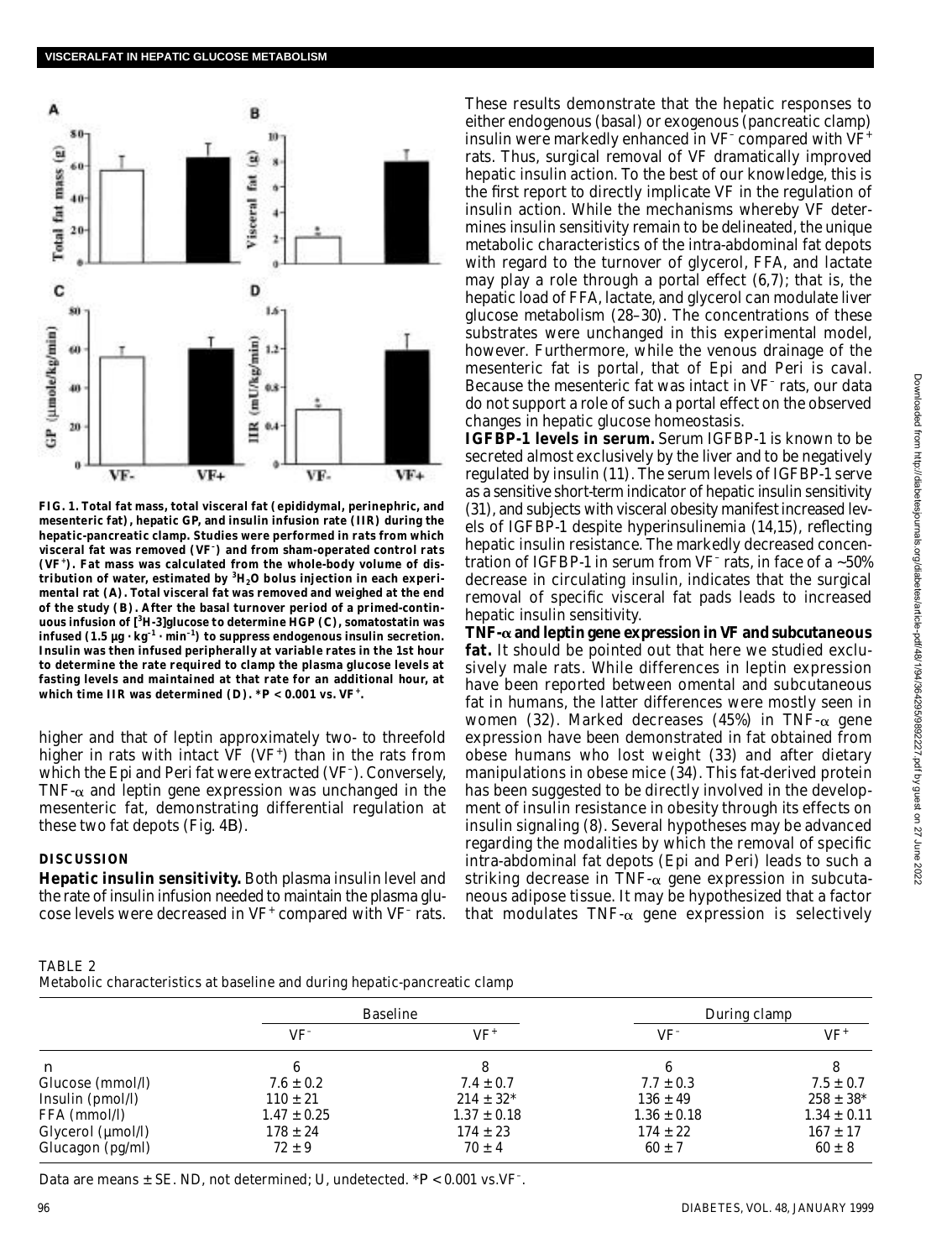**FIG. 2. Gene expression of hepatic Glc-6-Pase and PEPCK after sham** operation (VF<sup>+</sup>) or extraction of vis**ceral fat (V F– ) in basal state and after exposure to physiological** hyperinsulinemia (VF<sup>+</sup>/INS and **V F– /INS). Livers from each of the rats were rapidly obtained, clampfrozen with liquid nitrogen, and stored at –80<sup>o</sup>C for subsequent** analysis. A: Example of RT-PCR **analysis from V F<sup>+</sup> , V F<sup>+</sup> /INS, V F– , and VF**<sup> $-$ </sup>/INS (as described in RESULTS). *B*: **Analysis of all RT-PCR data obtained** from all rats (VF<sup>+</sup>, *n* = 8; VF<sup>+</sup>/INS, *n*  $= 3$ ; VF<sup>-</sup>, *n* = 6; and VF<sup>-</sup>/INS, *n* = 3), corrected for intensity of *B*-actin **and presented in arbitrary units. \****P* **< 0.005 vs. all others.**



expressed in VF and has been removed in the VF<sup>-</sup> group. The latter effect may in turn contribute to the improvement in hepatic insulin action. While we cannot point to a specific peptide, a growing number of fat-secreted peptides have been described (35–37) and may have a direct or indirect role in modulating insulin action. Alternatively, the decrease in TNF- $\alpha$  gene expression may be secondary to the markedly decreased circulating insulin levels in the VF<sup>-</sup> rats. The second mechanism may also account for the decreased expression of leptin. In fact, insulin has been shown to stimulate leptin gene expression (38). We have recently shown that the flux of glucose into the glucosamine biosynthetic pathway is also a potent stimulus for leptin gene expression (26). Thus, both decreased insulin concentrations and decreased carbon flux into the glucosamine pathways may explain the decreased leptin gene expression in fat following VF removal. Conversely, a decrease in leptin gene expression is not expected to account for the improvement in hepatic insulin action observed in our study (25).

Our results indicate that the surgical removal of selective intra-abdominal fat depots leads to a marked increase in hepatic insulin action and may regulate gene expression in subcutaneous adipose tissue. Thus, we propose that specific interventions designed to reduce VF might greatly improve hepatic insulin action. Further studies will be necessary to



**FIG. 3. IGFBP-1 in sera.** *A***: Western immunoblot analysis of sera from V F<sup>+</sup> and V F– rats. Serum (4 µl) was electrophoresed on 10% SDS-PAGE, probed with an IGFBP-1 antibody, and visualized by ECL.** *B***: Densitometrically analyzed values of IGFBP-1 peptide levels in sera of V F– and V F<sup>+</sup> . Data are means ± SE. \****P* **< 0.001.**

identify the specific hormonal and metabolic signals by which VF regulates hepatic glucose fluxes in the hope to ultimately devise alternative therapeutic interventions.

#### **A C K N O W L E D G M E N T S**

This work was supported by grants from the National Insti- $\frac{\overline{v}}{\overline{s}}$ tutes of Health (KO8-AG-00639 and R29-AG-15003 to N.B.; R01-DK-45024 and ROI-DK-48321 to L.R.) and the American 5 Diabetes Association, and by the Core Laboratories of the  $\frac{5}{6}$ <br>Albert Einstein Diabetes Research and Training Center (DK- $\frac{2}{5}$ Albert Einstein Diabetes Research and Training Center (DK-20541). N.B. is a recipient of the Paul Beeson Physician Faculty Scholar in Aging Award. L.R. is the recipient of a Career Scientist Award from the Irma T. Hirschl Trust.



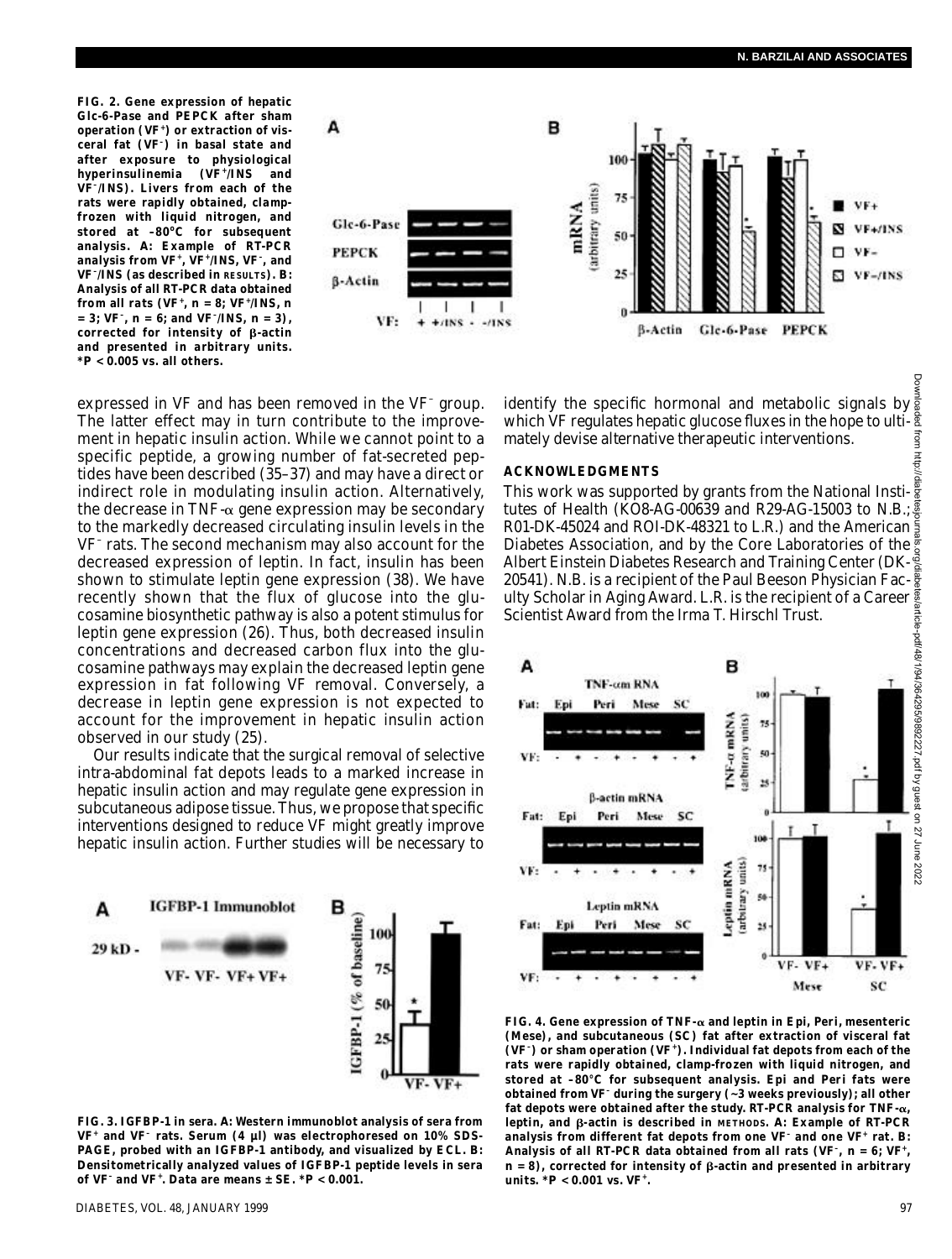## **R E F E R E N C E S**

- 1 . Peiris AN, Struve MF, Mueller RA, Lee MB, Kissebah AH: Glucose metabolism in obesity: influence of body fat distribution. *J Clin Endocrinol Metab* 67:760–767, 1988
- 2 . Colberg SR, Simoneau JA, Thaete FL, Kelley DE: Skeletal muscle utilization of free fatty acids in women with visceral obesity. *J Clin Invest* 95:1427-1428, 1995
- 3 .Carey DG, Jenkins AB, Campbell LV, Freund J, Chisholm DJ: Abdominal fat and insulin resistance in normal and overweight women: direct measurements reveal a strong relationship in subjects at both low and high risk of N I D D M . *D i a b e t e s* 45:633–638, 1996
- 4 . Coon PJ, Rogus EM, Drinkwater D, Muller DC, Goldberg AP: Role of body fat distribution in the decline in insulin sensitivity and glucose tolerance with age. *J Clin Endocrinol Metab* 75: 1125–1132, 1992
- 5 . O'Shaughnessy IM, Myers TJ, Stepniakowski K, Nazzaro P, Kelly TM, Hoffmann RG, Egan BM, Kissebah AH: Glucose metabolism in abdominally obese hypertensive and normotensive subjects. **Hypertension**. 26:186-192, 1995
- 6 . Bjorntorp P: Portal adipose tissue as a generator of risk factors for cardiovascular disease and diabetes. Arteriosclerosis 10:493-496, 1990
- 7 . Williamson J, Kreisberg RA, Pelts PW: Mechanisms for the stimulation of gluconeogenesis by fatty acids in perfused rat liver. *Proc Natl Acad Sci U S A* 56:247–254, 1966
- 8 . Hotamisligil GS, Peraldi P, Budavari A, Ellis R, White MF, Spiegelman BM: IRS-1-mediated inhibition of insulin receptor tyrosine kinase activity in TNFalpha- and obesity-induced insulin resistance. *Science* 271:665–668, 1996
- 9 . Argaud D, Zhang Q, Pan W, Maitra S, Pilkis SJ, Lange AJ: Regulation of rat liver glucose-6-phosphatase gene expression in different nutritional and hormonal states: gene structure and 5'-flanking sequence. *Diabetes* 45:1563-1571, 1996
- 10. Gabbay RA, Sutherland C, Gnudi L, Kahn BB, O'Brien RM, Granner DK, Flier JS: Insulin regulation of phosphoenolpyruvate carboxykinase gene expression does not require activation of the Ras/mitogen-activated protein kinase. *J Biol C h e m* 271:1890–1897, 1996
- 11. O'Brien RM, Noisin EL, Suwanichkul A, Yamasaki T, Lucas PC, Wang JC, Powell DR, Granner DK: Hepatic nuclear factor 3- and hormone-regulated expression of the phosphoenolpyruvate carboxykinase and insulin-like growth factor-binding protein 1 genes. *Mol Cell Biol* 15:1747–1758, 1995
- 12. Lee PD, Giudice LC, Conover CA, Powell DR: Insulin-like growth factor binding protein-1: recent findings and new directions. *Proc Soc Exp Biol Med* 216:319–357, 1997
- 13. Cichy SB, Uddin S, Danilkovich A, Guo S, Klippel A, Unterman TG: Protein kinase B/Akt mediates effects of insulin on hepatic insulin-like growth factorbinding protein-1 gene expression through a conserved insulin response sequence. *J Biol Chem* 273:6482–6487, 1998
- 14. Mogul HR, Marshall M, Frey M, Burke HB, Wynn PS, Wilker S, Southern AL, Gambert SR: Insulin like growth factor-binding protein-1 as a marker for hyperinsulinemia in obese menopausal women. *J Clin Endocrinol Metab* 81:4492–4495, 1996
- 15. Benbassat CA, Maki KC, Unterman TG: Circulating levels of insulin-like growth factor (IGF) binding protein-1 and -3 in aging men: relationships to insulin, glucose, IGF, and dehydroepiandrosterone sulfate levels and anthropometric measures. *J Clin Endocrinol Metab* 82:1484–1491, 1997
- 16. Travers SH, Labarta JI, Gargosky SE, Rosenfeld RG, Jeffers BW, Eckel RH: Insulin-like growth factor binding protein-1 levels are strongly associated with insulin sensitivity and obesity in early pubertal children. *J Clin Endocrinol Metab* 83:1935–1939, 1998
- 17. Nyomba BL, Berard L, Murphy LJ: Free insulin-like growth factor I (IGF-I) in healthy subjects: relationship with IGF-binding proteins and insulin sensitivity. *J Clin Endocrinol Metab* 82:2177-2181, 1997
- 18. Morris DV, Falcone T: The relationship between insulin sensitivity and insulinlike growth factor-binding protein-1. *Gynecol Endocrinol* 10:407–412, 1996
- 19. Shmueli E, Miell JP, Stewart M, Alberti KG, Record CO: High insulin-like growth factor binding protein 1 levels in cirrhosis: link with insulin resistance. *H e p a t o l o g y* 24:127–133, 1996
- 20. Attia N, Tamborlane WV, Heptulla R, Maggs D, Grozman A, Sherwin RS, Caprio S: The metabolic syndrome and insulin-like growth factor I regulation in adolescent obesity. *J Clin Endocrinol Metab* 83:1467–1471, 1998
- 21. Lemne C, Brismar K: Insulin-like growth factor binding protein-1 as a marker of the metabolic syndrome: a study in borderline hypertension. *Blood Press* 7:89–95, 1998
- 22. Janssen JA, Stolk RP, Pols HA, Grobbee DE, Lamberts SW: Serum total IGF-I, free IGF-I, and IGFBP-1 levels in an elderly population: relation to cardiovascular risk factors and disease. Arterioscler Thromb Vasc Biol 18:277-282, 1998
- 23. Barzilai N, Rossetti L: Age-related changes in body composition are associated with hepatic insulin resistance in conscious rats. *Am J Physiol* 270:E930–E936, 1996
- 24. Barzilai N, Banerjee S, Hawkins M, Chen W, Rossetti L: Caloric restriction reverses hepatic insulin resistance in aging rats by decreasing visceral fat. *J Clin Invest* 101:1353–1361, 1998
- 25. Barzilai N, Hawkins M, Massilon D, Vuguin P, Rossetti L: Leptin selectively decreases visceral adiposity and enhances peripheral and hepatic insulin action. *J Clin Invest* 100:3105–3110, 1997
- 26. Wang J, Liu R, Hawkins M, Barzilai N, Rossetti L: A nutrient sensing pathway regulates leptin gene expression in muscle and fat. *Nature* 393:684-688, 1998
- 27. Cohen P, Peele DM, Hintz RL, Rosenfeld RG: Insulin-like growth factor axis abnormalities in cultures of prostate stromal cells from patients with benign prostatic hypertrophy*. J Clin Endocrinol Metab* 79:1410–1415, 1994
- 28. Rebrin K, Steil GM, Mittelman SD, Bergman RN: Causal linkage between insulin suppression of lipolysis and suppression of liver glucose output in dogs. *J Clin Invest* 98:741–749, 1996
- 29. Jensen MD, Haymond MW, Rizza RA, Cryer PE, Miles JM: Influence of body fat distribution on free fatty acid metabolism in obesity. *J Clin Invest* 83:1168–1173, 1989
- 30. Massillon D, Angelov I, Barzilai N, Hawkins M, Prus-Wertheimer D, Rossetti L: Induction of hepatic glucose-6-phosphatase gene expression by lipid infusion. *Diabetes* 46:153-157, 1997
- 31. Solberg P, Cohen P: The role of the insulin-like growth factor binding proteins and their proteases in modulating IGF action. *Endocrinol Metabol Clin North A m* 25:591–614, 1996
- 32. Montague CT, Prins JB, Sanders L, Digby JE, O'Rahilly S: Depot- and sex-specific differences in human leptin mRNA expression: implications for the control of regional fat distribution. *Diabetes* 46:342-347, 1997
- 3 3 . Hotamisligil GS, Arner P, Caro JF, Atkinson RL, Spiegelman BM: Increased adipose tissue expression of tumor necrosis factor- $\alpha$  in human obesity and insulin resistance. *J Clin Invest* 95:2409–2415, 1995
- 3 4 . Hofmann C, Lorenz K, Braithwaite SS, Colca JR, Palazuk BJ, Hotamisligil GS, Spiegelman BM: Altered gene expression for tumor necrosis factor-alpha and its receptors during drug and dietary modulation of insulin resistance. *E n d o c r i n o l o g y* 134:264–270, 1994
- 3 5 . Alessi MC, Peiretti F, Morange P, Henry M, Nalbone G, Juhan-Vague I: Production of plasminogen activator inhibitor 1 by human adipose tissue: possible link between visceral fat accumulation and vascular disease. *Diabetes* 46:860–867, 1997
- 36. Flier JS, Cook KS, Usher P, Spiegelman BM: Severely impaired adipsin expression in genetic and acquired obesity. *Science* 237:405-408, 1987
- 37. Scherer PE, Williams S, Fogliano M, Baldini G, Lodish HF: A novel serum protein similar to C1q, produced exclusively in adipocytes. *J Biol Chem* 270:26746–26749, 1995
- 38. Saladin R, De Vos P, Guerre-Millo M, Leturque A, Girard J, Staels B, Auwerx J: Transient increase in obese gene expression after food intake or insulin administration. Nature 377:527-529, 1995